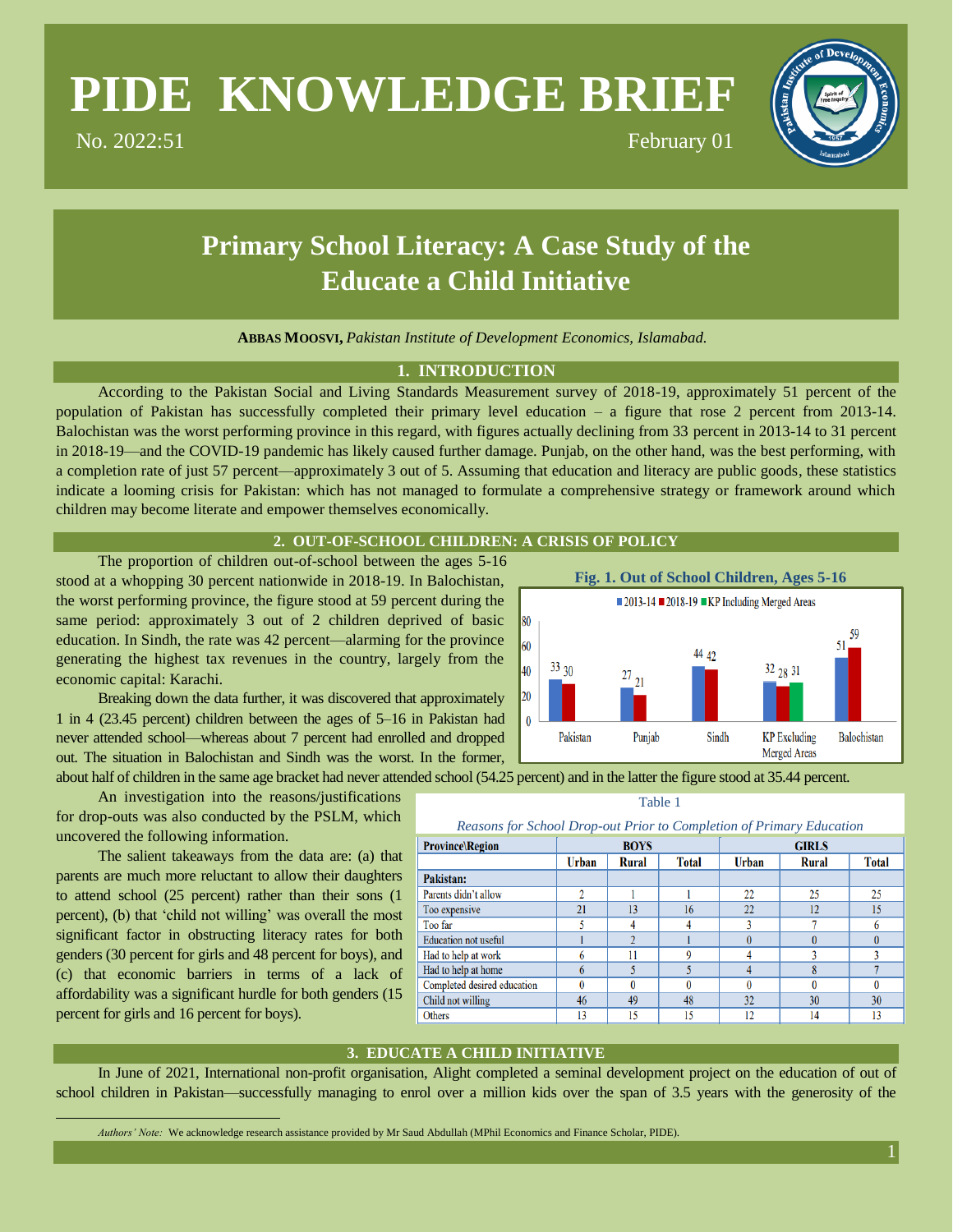Education Above All Foundation in Qatar and assistance of its various local partners. 94.67 percent of these children were enrolled in formal schools, the remainder in non-formal—in 56 different districts of Punjab, Sindh, Balochistan, Khyber Pakhtunkhwa, Azad Jammu and Kashmir, Gilgit Baltistan, and the Islamabad Capital Territory. Of these children, 46 percent were girls and 54 percent were boys—indicating that gender disparities were kept at a minimal. Beyond this, a whopping 86.63 percent of these students were successfully retained.

The remainder of this policy viewpoint will outline the EAC consortium's strategy in terms of social mobilisation, technical innovation, stakeholder engagement, capacity building, curriculum design, and non-formal schooling—with the objective being to chart out a framework for the resolution of OOSC through creative, transparent, accountable, and effective development that leverages the best aspects of both the public and private sectors.

#### **3.1. Obstacles to Education**

Taking data in this form as its starting point, the EAC consortium identified 8 key bottlenecks to the education of primary school children—areas that necessarily had to be addressed through innovative means in order to mitigate drop-out rates and incentivise families to send their children to school. They are as follows. (Alight, 2018)

*Sociocultural and economic barriers.* These include a dismissive attitude on the part of parents about the importance/benefits of education relative to its costs, low maternal literacy levels (particularly in rural areas), the prevalent idea that girls in particular need not attend school and ought to help with household duties until they can get married (at an early stage). Furthermore, a significant proportion of parents perceive education to be far too expensive. This is made all the worse when opportunity cost is taken into account, whereby a certain percentage of household income which is generated by child labour (largely of boys) is foregone if they are sent to school instead. Also, the cost of school supplies (uniform, kits, textbooks, stationery, etc.) and conveyance to and from schools (which are in many cases located far from homes) adds to the expense of education for families—rendering it unaffordable for most.

*Lack of awareness and significant divide between communities and authorities*. Most rural communities are scattered and find themselves alienated from governing authorities—particularly in the education sphere. This divide results in a lack of awareness about the avenues available to enrol children into schools, meaning that the few parents that are indeed willing to educate their children find it difficult to actually do so. This is made worse by a lack of clarity about the nature of collaboration between various government departments, corporate entities, and development sector organisations that are involved in terms of specifying their unique roles and responsibilities for any given project/initiative.

*Poor quality.* Parents are also reluctant to send their kids to school due to having observed the poor learning environment (school infrastructure, boundary walls, drinking water, latrines, etc.) and lack of school equipment. This is exacerbated by the fact that a large percentage of public school teachers lack basic training and struggle to impart knowledge to their students in an efficient, effective, interactive manner.

18<sup>th</sup> Amendment and an unstructured devolution of education. Following the 18<sup>th</sup> amendment to the constitution of Pakistan, the responsibility for education was devolved to the provincial level. However, the process behind this has remained disappointing and non-standardised—leading to various important institutions such as the Basic Education and Community Schools department as well as the National Commission for Human Development remaining operational at a federal level.

*Mobility*. One reason for low enrolment rates in primary schools is that rural communities are situated too far, with little to no avenues available to travel. This was worsened with the onset of COVID-19 and the accompanying school closures, which further restricted mobility for both children as well as teachers—leading to widespread disruptions in education and rising drop-out rates. A lack of infrastructural capacity, both in terms of supply (availability) and demand (affordability), also rendered virtually impossible the option of pursuing online education and other dynamic teaching methods.

#### **3.2. Solutions by EAC and Policy Recommendations**

#### **3.2.1.** *School Enrolment*

Through a series of collaborative agreements between public and private entities involved in this initiative, school enrolments were conducted through five primary means:

- enhancing the capacity of existing public schools through the construction of new classrooms with costs divided equally between Alight and the provincial governments.
- eliminating financial barriers to education via subsidising costs and offering a monthly stipend to attend.
- constructing new non-formal schools in rural communities targeted primarily at girls.
- enhancing the development of infrastructure to improve the learning environment.
- incorporating village education communities into the mix in order to establish operational hours that were most in line with the community's requirements/convenience.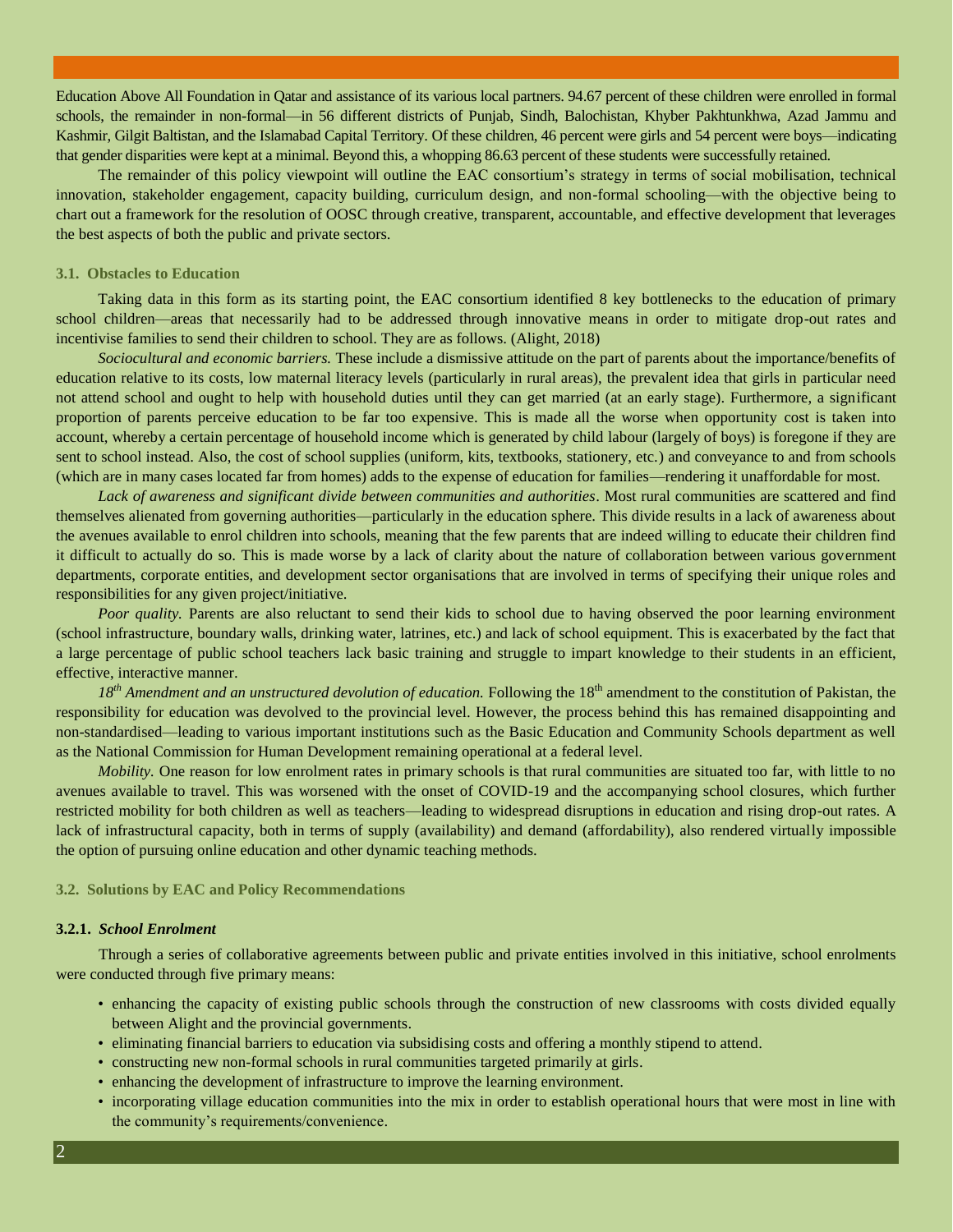*Non-formal schools.* These are single-teacher schools, usually comprising of one room established within a rural community, running a multi-grade system through accelerated learning programmes—hence overcoming mobility related restrictions and reducing the cost of schooling. These schools were established through partnerships with the Non-formal Basic Education department and Directorate of Literacy, as well as Basic Education Community Schools and other local-level partners. The salient differences between formal and non-formal streams of education are presented in Table 3.

The Japan International Cooperation Agency was the EAC consortium's primary partner in terms of the curriculum that was deployed in non-formal schools in particular. JICA supported the non-formal centres through the provision of a comprehensive, accelerated curriculum that was flexible in its nature and geared to targeting overaged children that had missed out on their schooling providing them with an avenue to catch up and eventually transition into more formal streams. The completion of the accelerated program's curriculum approximately takes half the time for students relative to the tradition mode of primary schooling. Details in Figure 2.

#### **3.2.2.** *Local Coordination and Community Mobilisation*

Table 3 *Differences between Formal and Non-formal Education***FORMAL EDUCATION NON-FORMAL LEARNING** Organizationally based Community-based Loosely knit/ Flexible Tightly structured/ Rigid (Timings, duration, course, teaching methods, (Timings, duration, course, teaching methods, uniforms) uniforms) Relatively expensive: Cost effective: average cost Rs.1200/student average cost Rs. 300/student Mono-Grade Teaching Multi-Grade Teaching **Access restriction** Easy (community-based)

Separate form life, In special institution, In sole purpose buildings Integrated with life, In the community, In all kinds of settings



Alongside enrolment, there was a grave need to address

the shortcomings of the system in place responsible for supporting and overseeing public schools. These institutions have historically struggled to address problems such as teacher absenteeism, low enrolment, high dropout, and poor physical conditions. The reason for this is a lack of resources and underdeveloped monitoring/governance mechanisms—along with the absence of any substantial coordination mechanisms.

This required the establishment of local, grassroots level entities that could act as intermediaries between targeted populations and the governing agencies. Alight's proposed solution came in the form of school councils, parent-teacher school management committees, village education committees, and other youth groups—thus building upon the work of district education departments. The roles and responsibilities of these intermediary actors were as follows:

- (1) Data collection on OOSC via house visits and consultations with teachers and members of the community to ascertain the quantity and justifications for not attending school.
- (2) Produce village-based report based on the findings of the data—outlining the hurdles/obstacles, a list of schools they can potentially be enrolled in, and the support systems that will need to be in place to make it possible
- (3) Produce village school development plans (SDPs) for each school. These will cover enrolment, retention, and quality of education—identifying targets, responsibilities, deadlines, and strategies.
- (4) Share periodic progress on enrolment numbers, retention status, and implementation of child-tracking system.

Beyond this, these local committees took on the responsibility for special resource mobilisation campaigns under the supervision of Alight's literacy mobilisers to enhance the range of activities that can be conducted. For this purpose, the literacy mobilisers conducted sensitisation sessions with SMCs/VECs as well as the general public, training sessions of SMCs/VECs in the production of School Development Plans, and played a facilitative role in the implementation of SDPs. This was executed through advocacy campaigns in collaboration with provincial and district-level authorities—taking the form of stakeholder meetings, education marches, celebrations of international/national days, and conducting seminars to highlight schools' infrastructural needs. A total of 11,716 schools around the country were facilitated in the implementation of SDPs over the course of the initiative, and the improvement of infrastructure of 1,039 government schools was supported (via matching grants) over the course of the project—and the infrastructure of 20 schools was directly enhanced by the efforts of Alight itself. They also played a pivotal role in enrolment drives, education promotion events, the establishment of non-formal schools, and the provision of support/mentoring to teachers.